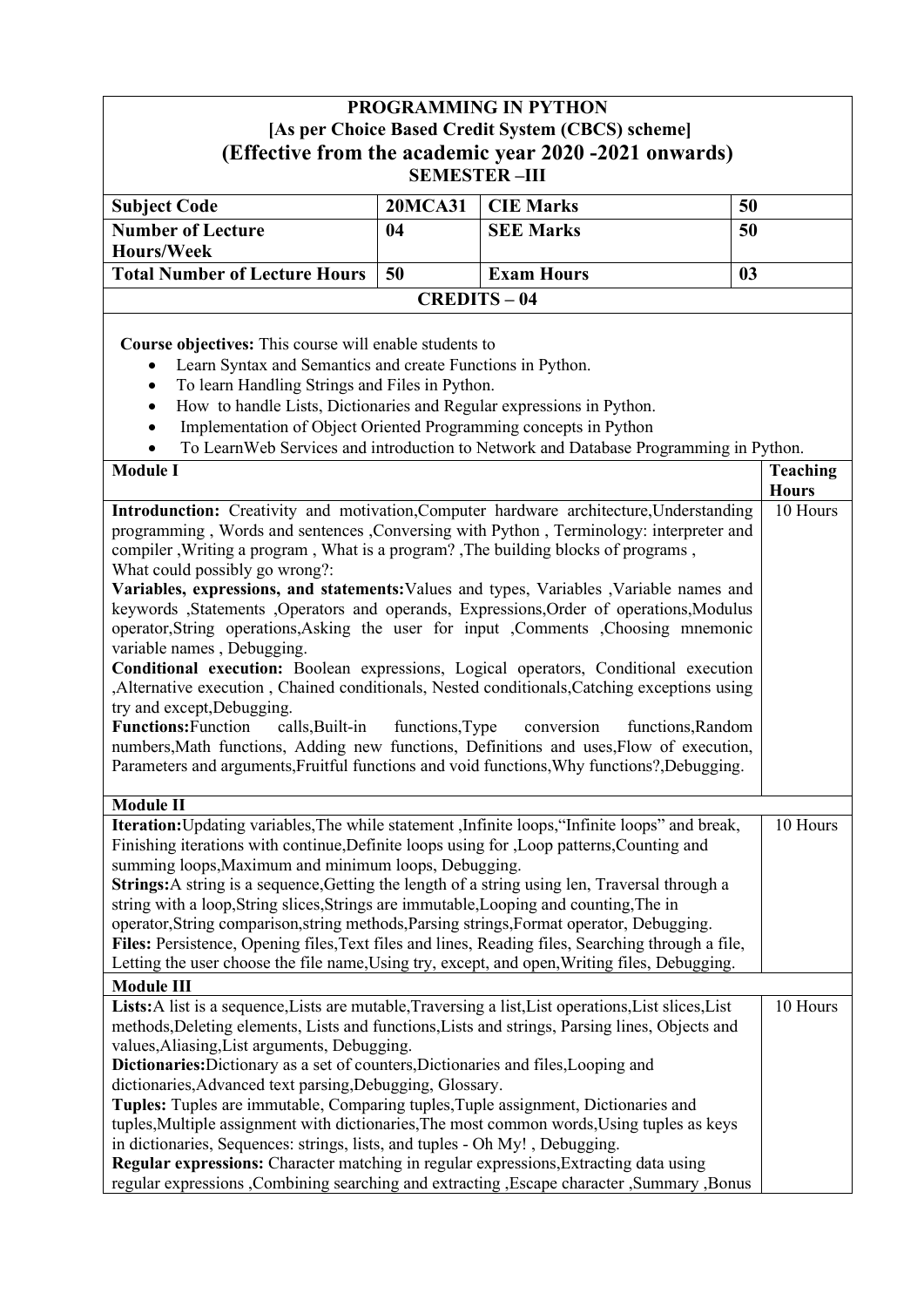| section for Unix / Linux users, Debugging.                                                                                                                              |          |
|-------------------------------------------------------------------------------------------------------------------------------------------------------------------------|----------|
| <b>Module IV</b>                                                                                                                                                        |          |
| Classes and objects: Programmer-defined types, Attributes, Rectangles, Instances as return<br>values, Objects are mutable, Copying, Debugging.                          | 10 Hours |
| Classes and functions: Time, Pure functions, Modifiers, Prototyping versus planning,                                                                                    |          |
| Debugging.                                                                                                                                                              |          |
| Classes and methods: Object-oriented features , Printing objects , Another example , A more                                                                             |          |
| complicated example , The init method , The str method , Operator overloading, Type-<br>based dispatch, Polymorphism, Debugging, Interface and implementation.          |          |
|                                                                                                                                                                         |          |
| <b>Module V</b>                                                                                                                                                         |          |
| Networked programs: HyperText Transfer Protocol - HTTP, The World's Simplest Web                                                                                        | 10 Hours |
| Browser, Retrieving an image over HTTP, Retrieving web pages with urllib, Parsing HTML                                                                                  |          |
| and scraping the web , Parsing HTML using regular expressions, Parsing HTML using,                                                                                      |          |
| BeautifulSoup, Reading binary files using urllib.                                                                                                                       |          |
| Using Web Services: eXtensible Markup Language - XML , Parsing XML , Looping through<br>nodes ,JavaScript Object Notation - JSON, Parsing JSON, Application Programming |          |
| Interfaces , Google geocoding web service , Security and API usage.                                                                                                     |          |
| Using Databases and SQL: What is a database?, Database concepts, Database Browser for                                                                                   |          |
| SQLite, Creating a database table, Structured Query Language summary, Spidering Twitter                                                                                 |          |
| using a database, Basic data modeling, Programming with multiple tables, Constraints in                                                                                 |          |
| database tables, Retrieve and/or insert a record, Storing the friend relationship, Three kinds                                                                          |          |
| of keys , Using JOIN to retrieve data                                                                                                                                   |          |
| <b>Course Outcomes</b>                                                                                                                                                  |          |
| The students should be able to:                                                                                                                                         |          |
| Examine Python syntax and semantics and be fluent in the use of Python flow control and                                                                                 |          |
| functions.                                                                                                                                                              |          |
| Demonstrate proficiency in handling Strings and File Systems.                                                                                                           |          |
| Create, run and manipulate Python Programs using core data structures like Lists, Dictionaries                                                                          |          |
| and use Regular Expressions.<br>Interpret the concepts of Object-Oriented Programming as used in Python.<br>$\bullet$                                                   |          |
| Implement exemplary applications related to Network Programming, Web Services and                                                                                       |          |
| Databases in Python                                                                                                                                                     |          |
| <b>Question paper pattern:</b>                                                                                                                                          |          |
| The question paper will have ten questions.                                                                                                                             |          |
| There will be 2 questions from each module.                                                                                                                             |          |
| Each question will have questions covering all the topics under a module.                                                                                               |          |
| The students will have to answer 5 full questions, selecting one full question from each module.                                                                        |          |
| <b>Text Books:</b>                                                                                                                                                      |          |
| 1. Charles R. Severance, "Python for Everybody: Exploring Data In Python 3", 1st Edition, Create                                                                        |          |
| Space Independent Publishing Platform, 2016.                                                                                                                            |          |
| 2. Allen B. Downey, "Think Python: How to Think Like a Computer Scientist", 2 nd Edition, Green                                                                         |          |
| Tea Press, 2015.<br><b>Reference Books:</b>                                                                                                                             |          |
| 1. Charles Dierbach, "Introduction to Computer Science Using Python", 1st Edition, Wiley India Pvt                                                                      |          |
| Ltd. ISBN-13: 978-8126556014                                                                                                                                            |          |
| Mark Lutz, "Programming Python", 4th Edition, O'Reilly Media, 2011.ISBN-13: 978-<br>2.<br>9350232873                                                                    |          |
| Wesley J Chun, "Core Python Applications Programming", 3rd Edition, Pearson Education India,<br>3.<br>2015. ISBN-13: 978-9332555365                                     |          |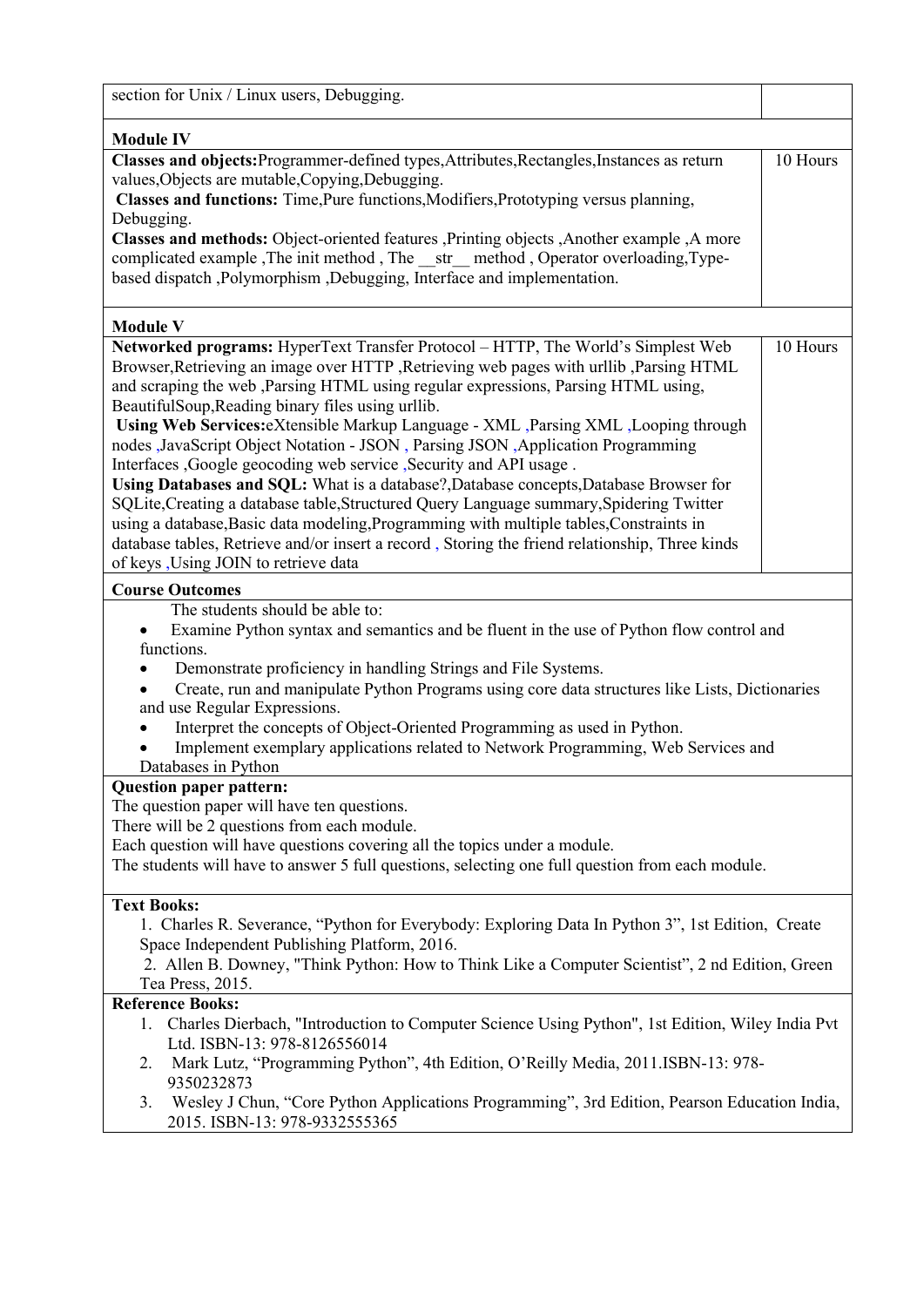| <b>ADVANCES IN JAVA</b>                                                                              |                      |                 |  |
|------------------------------------------------------------------------------------------------------|----------------------|-----------------|--|
| <b>Choice Based Credit System (CBCS)</b>                                                             |                      |                 |  |
| (Effective from the academic year 2020-2021 onwards)                                                 |                      |                 |  |
| <b>Semester: III</b>                                                                                 | <b>CIE Marks: 50</b> |                 |  |
| <b>Subject Code: 20MCA32</b>                                                                         | <b>SEE Exam: 50</b>  |                 |  |
| Contact Hours(L: T:P): 4:0:0                                                                         | <b>Exam Hours: 3</b> |                 |  |
| <b>CREDITS 04</b>                                                                                    |                      |                 |  |
| Course Objectives:                                                                                   |                      |                 |  |
|                                                                                                      |                      |                 |  |
| To introduce the concepts of Advanced Java Programming.<br>$\bullet$                                 |                      |                 |  |
| To introduce the concepts and principles of Java programming language and to design and<br>$\bullet$ |                      |                 |  |
| implement object oriented solutions to simple and complex problems.                                  |                      |                 |  |
| To give students experience in Java programming and program development within an<br>$\bullet$       |                      |                 |  |
| integrated development environment.                                                                  |                      |                 |  |
| Module-1                                                                                             |                      | <b>Teaching</b> |  |
|                                                                                                      |                      | hours           |  |
| J2EE Overview: J2EE Multi-Tier Architecture, Enterprise Application Strategy,                        |                      | 10              |  |
| Clients, Sessions Management, Web Tier and JSP, Enterprise Java Beans Tier. J2EE                     |                      |                 |  |
| Design Patterns: Pattern Concept, Pattern Catalog, Handle-Forward Pattern,                           |                      |                 |  |
|                                                                                                      |                      |                 |  |
| Translator Pattern, Distributor Pattern, Broadcaster Pattern, Zero Sum Pattern, Status               |                      |                 |  |
| Flag Pattern, Sequencer Pattern, Behavior Separation Pattern.                                        |                      |                 |  |
| Module-2<br>JDBC: JDBC Concept, JDBC Driver Types, JDBC Packages, JDBC Process,                      |                      |                 |  |
|                                                                                                      |                      | 10              |  |
| Database Connection, Statement Objects, ResultSet, Transaction Processing,                           |                      |                 |  |
| Metadata. Java Servlets: Servlets Basics, Advantages of using servlet, Servlet                       |                      |                 |  |
| Lifecycle, Deployment Descriptor, Handling Client Data, HTTP Request Headers,                        |                      |                 |  |
| HTTP Status Codes, HTTP Response Headers, Cookie Management, Session                                 |                      |                 |  |
| Tracking.                                                                                            |                      |                 |  |
| Module-3                                                                                             |                      |                 |  |
| Java Server Pages: JSP Basics, JSP Tags, Variables, Objects and Methods                              |                      | 10              |  |
| Declaration in JSP, Control Statements, Loops, JSP Virtual Machine, Request String,                  |                      |                 |  |
| Handling User Sessions, Handling Cookies, Session Objects. Enterprise Java Beans:                    |                      |                 |  |
| EJB Container, EJB Classes and Interfaces, Deployment Descriptors, Session Java                      |                      |                 |  |
| Bean, Entity Java Bean, Message-Driven Bean, JAR File.                                               |                      |                 |  |
| Module-4                                                                                             |                      |                 |  |
| JavaMail API: JavaMail Basics, Protocols, Exceptions, Sending and Retrieving                         |                      | 10              |  |
| Email Messages, Replying to Email Message, Forwarding an Email Message,                              |                      |                 |  |
| Sending and Receiving Attachments, Email Folder Searching. Java IDL and                              |                      |                 |  |
| CORBA: Object Request Brokerage Concept, IDL Interface, Client Side and Server                       |                      |                 |  |
| Side Application, Running the Code. Java Remote Method Invocation: RMI Concept,                      |                      |                 |  |
| Remote Interface, Passing Objects, RMI Process, Client Side and Server Side                          |                      |                 |  |
| Application.                                                                                         |                      |                 |  |
| Module-5                                                                                             |                      |                 |  |
| Java Message Service: Messaging Service, JMS Fundamentals, JMS Program                               |                      | 10              |  |
| Components, Messages, Message Selector. Security: Security Concepts, JVM                             |                      |                 |  |
| Security, Security Management, Java API Security, Browser Security, Web Services                     |                      |                 |  |
| Security. Java Naming and Directory Interface API: Naming and Directories, Java                      |                      |                 |  |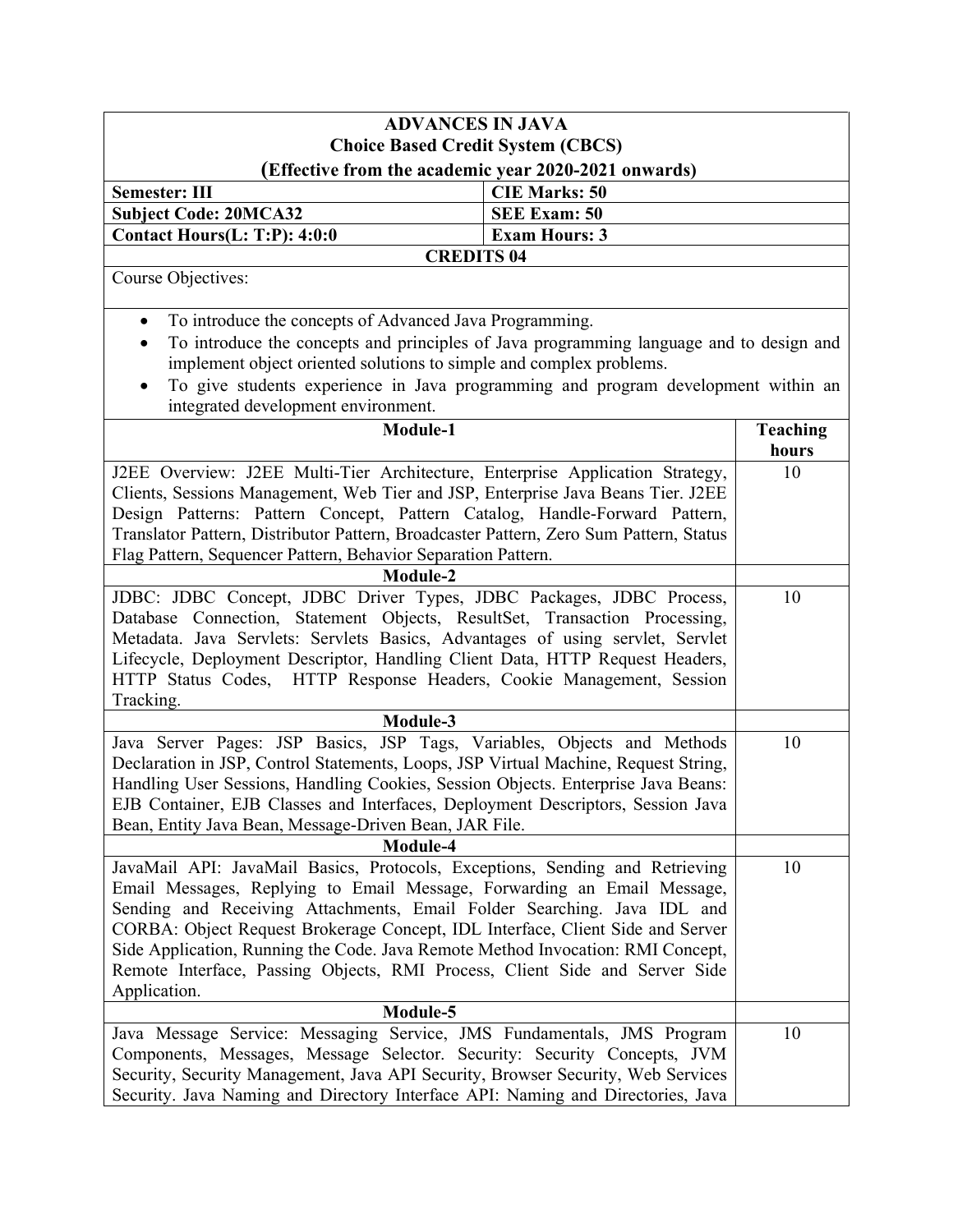Naming and Directory Interface, Naming Operations.

#### **Course outcomes:**

- 1. Understand J2EE multi-tier architecture and design patterns.
- 2. Build database applications using JDBC.
- 3. Apply the concept of Servlet and JSP to create web applications.
- 4. Develop enterprise applications using Java Beans concepts.
- 5. Understand JavaMail API, Java IDL, RMI, JMS, JNDI.

### **Question paper pattern**:

The question paper will have ten questions.

There will be 2 questions from each module.

Each question will have questions covering all the topics under a module.

The students will have to answer 5 full questions, selecting one full question from each module

### **TextBooks**

1. Herbert Schildt, The Complete Reference J2EE, Tata McGraw Hill Edition 2002.

2. Java 6 Programming Black Book, Dreamtech press 2012.

### **References**

- 1. Michel Siklora, EJB 3 Developer Guide, A Practical Guide For Developers And Architects to the Enterprise Java Beans Standard,Shroff Publishers and Distributers Private Limited July2008.
- 2. Marty Hall,Larry Brown Core Servlets and Java server pages. Vol 1: Core Technologies. 2nd Edition.
- 3. Andrew LeeRubinger, Bill Burke. Development Enterprise Java Components. Enterprise JavaBeans 3.1. O'reilly.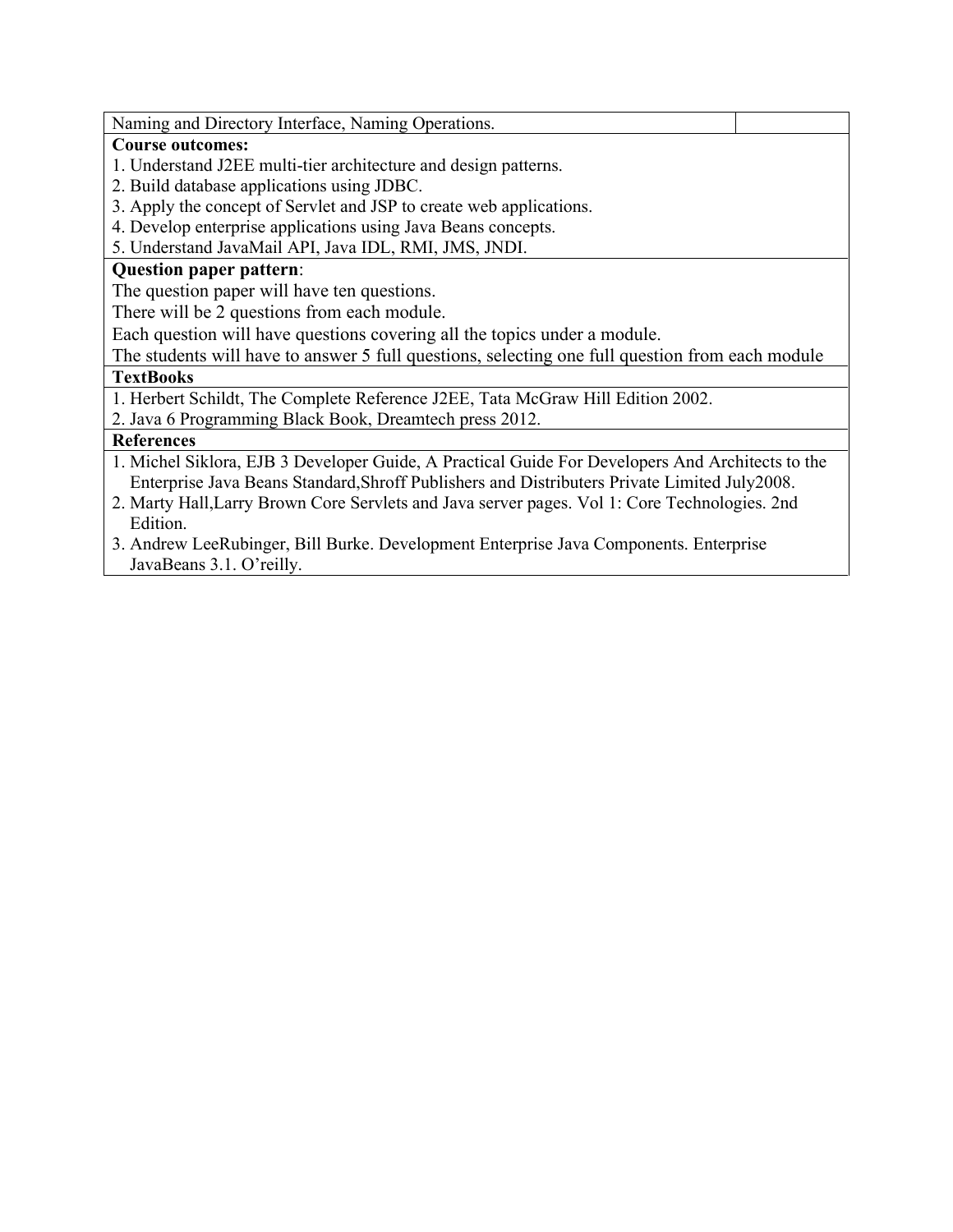| <b>INTERNET OF THINGS</b>                                                                                                                                                                                                                                                                                                                                                                                                                           |                      |                 |  |
|-----------------------------------------------------------------------------------------------------------------------------------------------------------------------------------------------------------------------------------------------------------------------------------------------------------------------------------------------------------------------------------------------------------------------------------------------------|----------------------|-----------------|--|
| [As per Choice Based Credit System (CBCS) scheme]                                                                                                                                                                                                                                                                                                                                                                                                   |                      |                 |  |
| (Effective from the academic year 2020 -2021 onwards)                                                                                                                                                                                                                                                                                                                                                                                               |                      |                 |  |
| <b>Semester: III</b>                                                                                                                                                                                                                                                                                                                                                                                                                                | <b>CIE Marks:50</b>  |                 |  |
| <b>Course Code:20MCA33</b>                                                                                                                                                                                                                                                                                                                                                                                                                          | <b>SEEMarks:50</b>   |                 |  |
| Contact Hours (L:T:P): 4:0:0                                                                                                                                                                                                                                                                                                                                                                                                                        | <b>Exam Hours:03</b> |                 |  |
| <b>CREDITS-04</b>                                                                                                                                                                                                                                                                                                                                                                                                                                   |                      |                 |  |
| Course Objectives:                                                                                                                                                                                                                                                                                                                                                                                                                                  |                      |                 |  |
| Describe what IoT is and how it works today<br>$\bullet$                                                                                                                                                                                                                                                                                                                                                                                            |                      |                 |  |
| Recognize the factors that contributed to the emergence of IoT<br>$\bullet$                                                                                                                                                                                                                                                                                                                                                                         |                      |                 |  |
| Design and program IoT devices<br>$\bullet$                                                                                                                                                                                                                                                                                                                                                                                                         |                      |                 |  |
| Use real IoT protocols for communication<br>$\bullet$                                                                                                                                                                                                                                                                                                                                                                                               |                      |                 |  |
| Secure the elements of an IoT device                                                                                                                                                                                                                                                                                                                                                                                                                |                      |                 |  |
| <b>Module I</b>                                                                                                                                                                                                                                                                                                                                                                                                                                     |                      | <b>Teaching</b> |  |
|                                                                                                                                                                                                                                                                                                                                                                                                                                                     |                      | <b>Hours</b>    |  |
| What is IoT, Genesis of IoT, IoT and Digitization, IoT Impact, Convergence of IT<br>and IoT, IoT Challenges, IoT Network Architecture and Design, Drivers Behind<br>New Network Architectures, Comparing IoT Architectures, A Simplified IoT<br>Architecture, The Core IoT Functional Stack, IoT Data Management and Compute<br><b>Stack</b>                                                                                                        |                      | 10              |  |
| <b>Module II</b>                                                                                                                                                                                                                                                                                                                                                                                                                                    |                      |                 |  |
| Smart Objects: The "Things" in IoT, Sensors, Actuators, and Smart Objects,<br>Sensor Networks, Connecting Smart Objects, Communications Criteria, IoT<br><b>Access Technologies</b><br>IP as the IoT Network Layer, The Business Case for IP, The need for Optimization,<br>Optimizing IP for IoT, Profiles and Compliances, Application Protocols for IoT,<br>The Transport Layer, IoT Application Transport Methods.                              |                      | 10              |  |
| <b>Module III</b>                                                                                                                                                                                                                                                                                                                                                                                                                                   |                      |                 |  |
| Data and Analytics for IoT, An Introduction to Data Analytics for IoT, Machine<br>Learning, Big Data Analytics Tools and Technology, Edge Streaming Analytics,<br>Network Analytics, Securing IoT, A Brief History of OT Security, Common<br>Challenges in OT Security, How IT and OT Security Practices and Systems Vary,<br>Formal Risk Analysis Structures: OCTAVE and FAIR, The Phased Application of<br>Security in an Operational Environment |                      | 10              |  |
| <b>Module IV</b>                                                                                                                                                                                                                                                                                                                                                                                                                                    |                      |                 |  |
| Introduction to Cybercrime: Cybercrime: Definition and Origins of the Word,<br>Cybercrime and Information Security, Who are Cybercriminals?, Classifications of<br>Cybercrimes.<br>Cyber offenses: How Criminals Plan Them: How Criminals Plan the Attacks,<br>Social Engineering, Cyberstalking, Cybercafe and Cybercrimes, Botnets: The Fuel<br>for Cybercrime, Attack Vector, Cloud Computing.                                                   |                      | 10              |  |
| <b>Module V</b>                                                                                                                                                                                                                                                                                                                                                                                                                                     |                      |                 |  |
| Tools and Methods Used in Cybercrime: Introduction, Proxy Servers and<br>Anonymizers, Phishing, Password Cracking, Keyloggers and Spywares, Virus and<br>Worms, Trojan Horses and Backdoors, Steganography, DoS and DDoS Attacks,<br>SQL Injection, Buffer Overflow, Attacks on Wireless Networks. Phishing and<br>Identity Theft: Introduction, Phishing, Identity Theft (ID Theft)                                                                |                      | 10              |  |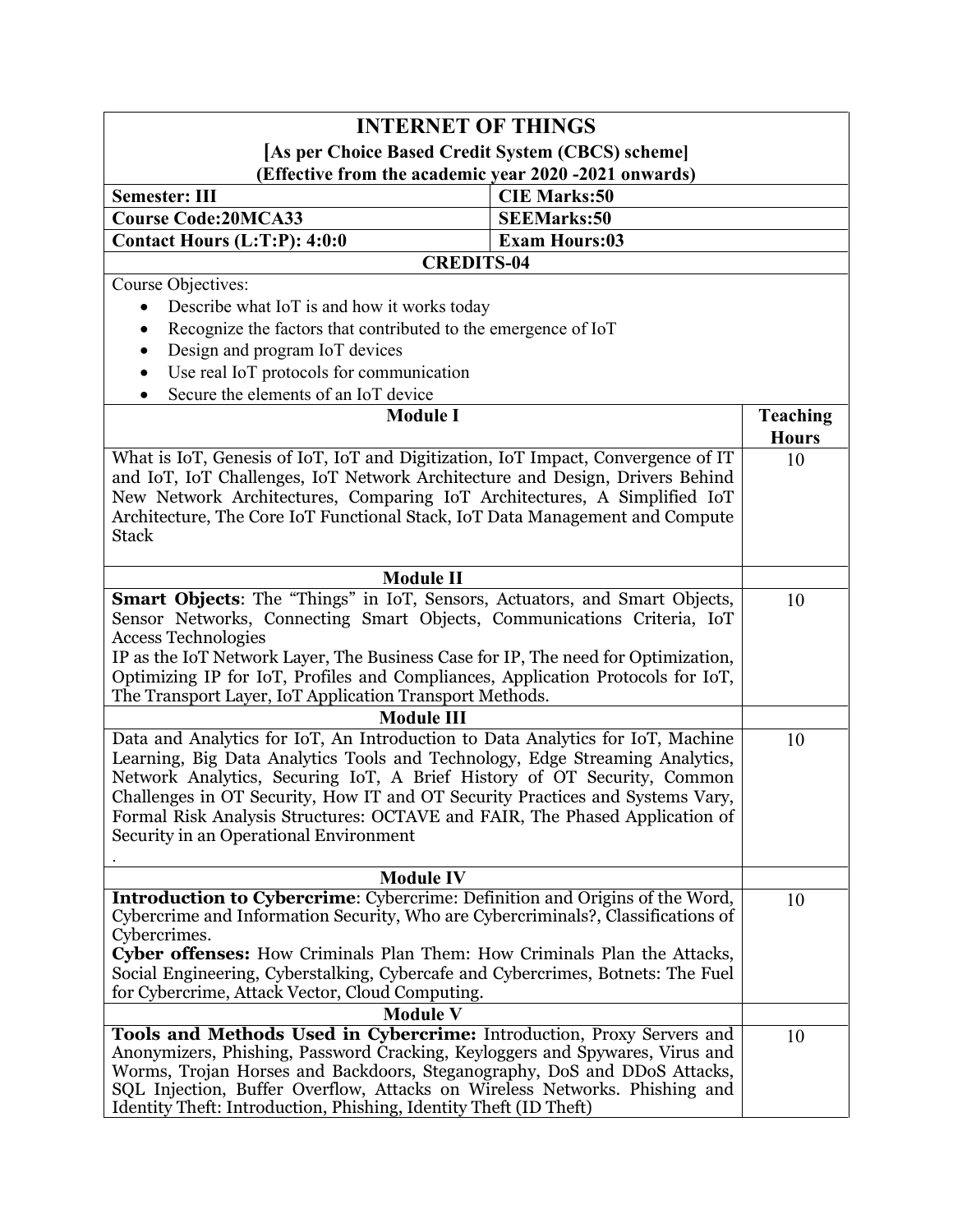# **COURSE OUTCOMES:**

CO1: Analyze the IoT architecture and design along with functional/compute stack and data management.

CO2: Understand the mechanism of IOT and IOT networking fundamentals.

CO3: Understanding the cyber security concepts.

CO4: Understanding the tools and methods used in Cyber security

## **Question paper pattern**:

The question paper will have ten questions.

There will be 2 questions from each module.

Each question will have questions covering all the topics under a module.

The students will have to answer 5 full questions, selecting one full question from each module.

### **Text Books**

- 1. David Hanes, Gonzalo Salgueiro, Patrick Grossetete, Robert Barton, Jerome Henry,"IoT Fundamentals: Networking Technologies, Protocols, and Use Cases for the 2. Internet of Things", 1stEdition, Pearson Education (Cisco Press Indian Reprint). (ISBN: 9789386873743)
- 2. Srinivasa K G, "Internet of Things",CENGAGE Leaning India, 2017
- 3. Sunit Belapure and Nina Godbole, "Cyber Security: Understanding Cyber Crimes, Computer Forensics And Legal Perspectives", Wiley India Pvt Ltd, ISBN: 978-81-265- 21791, Publish Date 2013

## **Reference Books**

- 1. Vijay Madisetti and ArshdeepBahga, "Internet of Things (A Hands-on-Approach)", 1stEdition, VPT, 2014. (ISBN: 978-8173719547)
- 2. Raj Kamal, "Internet of Things: Architecture and Design Principles", 1st Edition, McGraw Hill Education, 2017. (ISBN: 978-9352605224)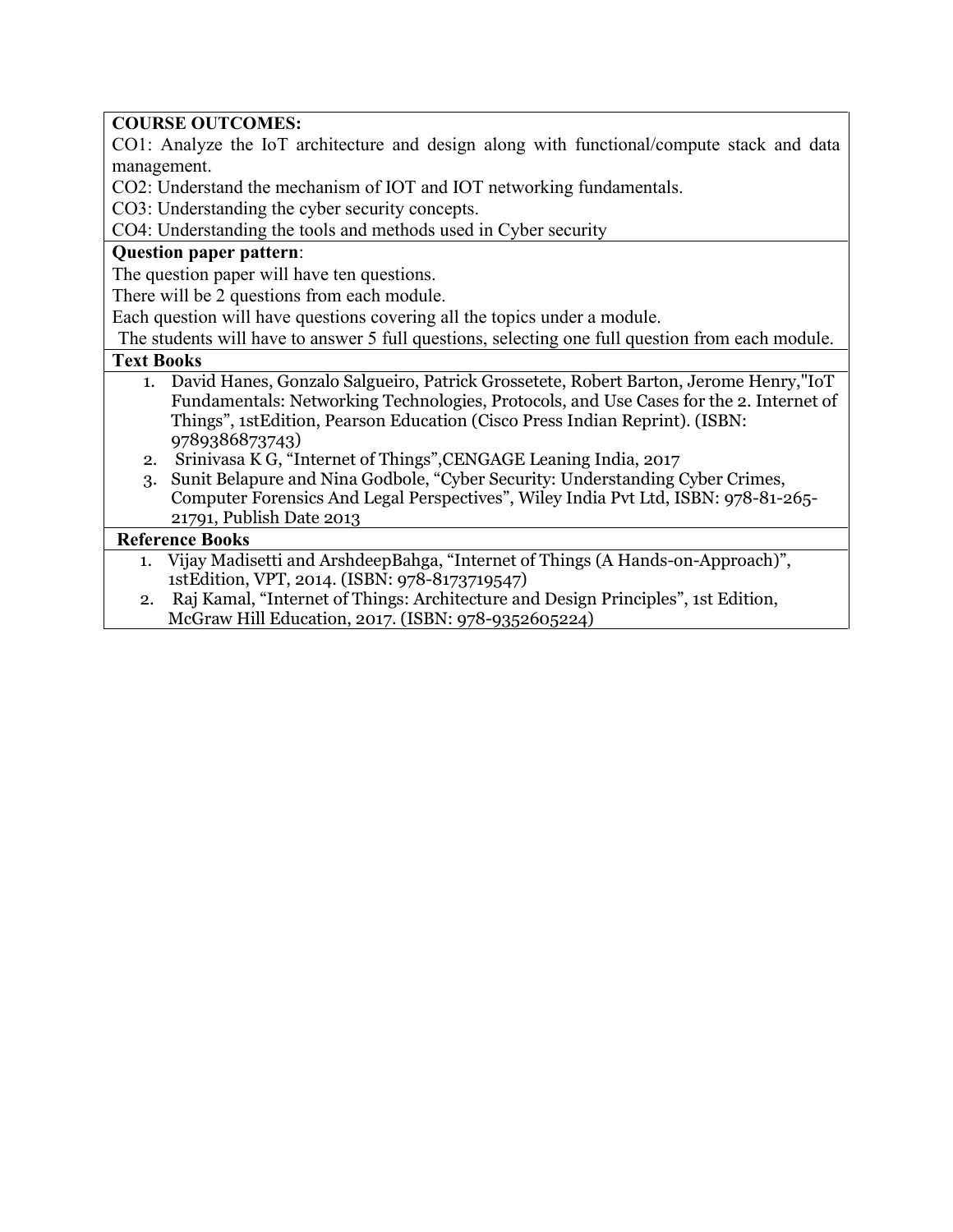|                                                                                                                                                            | <b>RESEARCH METHODOLOGY</b> |                                                       |    |          |
|------------------------------------------------------------------------------------------------------------------------------------------------------------|-----------------------------|-------------------------------------------------------|----|----------|
|                                                                                                                                                            |                             | [As per Choice Based Credit System (CBCS) scheme]     |    |          |
|                                                                                                                                                            |                             | (Effective from the academic year 2020 -2021 onwards) |    |          |
|                                                                                                                                                            |                             | <b>SEMESTER - III</b>                                 |    |          |
| <b>Subject Code</b>                                                                                                                                        | <b>20MCA341</b>             | <b>CIE Marks</b>                                      | 50 |          |
| <b>Number of Lecture</b>                                                                                                                                   | 0 <sub>3</sub>              | <b>SEE Marks</b>                                      | 50 |          |
| <b>Hours/Week</b>                                                                                                                                          |                             |                                                       |    |          |
| <b>Total Number of Lecture</b>                                                                                                                             | 40                          | <b>Exam Hours</b>                                     | 03 |          |
| <b>Hours</b>                                                                                                                                               |                             |                                                       |    |          |
|                                                                                                                                                            |                             | $CREDITS - 03$                                        |    |          |
| Course Objectives: Research is a tool which helps the manager to identify, understand and                                                                  |                             |                                                       |    |          |
| solve management problems. Research improves the decision making ability of the manager.                                                                   |                             |                                                       |    |          |
| The objective of the subject is to create scientific attitude towards solving a management                                                                 |                             |                                                       |    |          |
| problem and impart knowledge about tools available for carrying out research with the                                                                      |                             |                                                       |    |          |
| evidence of statistical techniques.                                                                                                                        |                             |                                                       |    |          |
| <b>Module 1</b>                                                                                                                                            |                             |                                                       |    | Teaching |
|                                                                                                                                                            |                             |                                                       |    | hours    |
| <b>Research Methodology</b>                                                                                                                                |                             |                                                       |    | 10       |
| Meaning of Research, Objectives of Research, Objectives of Research, Types of                                                                              |                             |                                                       |    |          |
| Research, Research Approaches, Significance of Research, Research and<br>Scientific Methods, Criteria for Good research, Problems encountered in research. |                             |                                                       |    |          |
|                                                                                                                                                            |                             |                                                       |    |          |
|                                                                                                                                                            |                             |                                                       |    |          |
| <b>Module 2</b>                                                                                                                                            |                             |                                                       |    |          |
| <b>Research Process and Research Design</b>                                                                                                                |                             |                                                       |    | 10       |
| Steps in Research Process, Defining the research problem, Exploratory Research,                                                                            |                             |                                                       |    |          |
| Preparing research problem and Objectives, Developing research hypothesis,                                                                                 |                             |                                                       |    |          |
| Meaning of Research Design, Need for research design, Research Design                                                                                      |                             |                                                       |    |          |
| concepts, Classification of research design, Exploratory, Descriptive and Causal,                                                                          |                             |                                                       |    |          |
| Benefits of Research Design.                                                                                                                               |                             |                                                       |    |          |
|                                                                                                                                                            |                             |                                                       |    |          |
| <b>Module 3</b>                                                                                                                                            |                             |                                                       |    |          |
| <b>Measurement of Scaling and Sampling Design</b>                                                                                                          |                             |                                                       |    | 10       |
| Measurement of Scaling: Quantitative, Qualitative, Classification of Measure                                                                               |                             |                                                       |    |          |
| scales, Data Collection, Data Preparation.                                                                                                                 |                             |                                                       |    |          |
| Census and Sampling Survey, Implications of Sampling Design, Steps in                                                                                      |                             |                                                       |    |          |
| Sampling Design, Characteristics of Sampling Design, Criteria for good sampling                                                                            |                             |                                                       |    |          |
| design, Characteristics of Good sampling design, Different types of Sampling                                                                               |                             |                                                       |    |          |
| Design, Random sampling design.                                                                                                                            |                             |                                                       |    |          |
|                                                                                                                                                            |                             |                                                       |    |          |
|                                                                                                                                                            |                             |                                                       |    |          |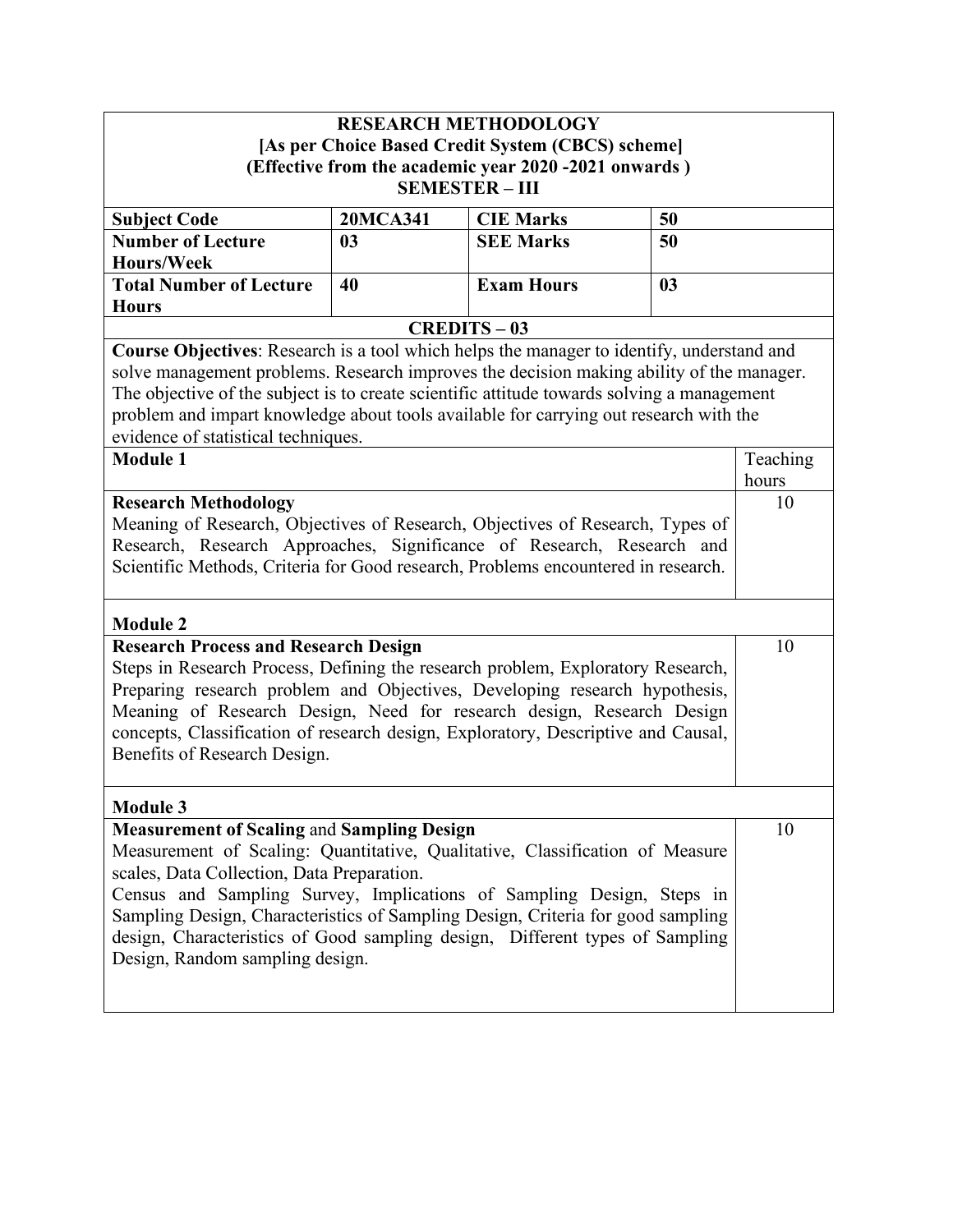| <b>Module 4</b>                                                                                                                                                                                                                                                                                                                                                                                                                         |    |
|-----------------------------------------------------------------------------------------------------------------------------------------------------------------------------------------------------------------------------------------------------------------------------------------------------------------------------------------------------------------------------------------------------------------------------------------|----|
| <b>Hypothesis Testing</b>                                                                                                                                                                                                                                                                                                                                                                                                               | 10 |
| Qualities of a good Hypothesis - Framing Null Hypothesis & Alternative<br>Hypothesis, Concept of Hypothesis Testing, Testing of Hypothesis, Large Sample<br>Tests, Small Sample Tests, ANOVA (t-Test, F-Test and Chi-Square Test).                                                                                                                                                                                                      |    |
| <b>Module 5</b>                                                                                                                                                                                                                                                                                                                                                                                                                         |    |
| <b>Research Reports and Ethics in Research</b>                                                                                                                                                                                                                                                                                                                                                                                          | 10 |
| Types of Research Report, Short report, Long report, Components of research<br>report, Prefatory information, Introduction, Methodology, findings, Conclusion and<br>recommendation, appendices and bibliography, written presentation- Prewriting<br>concern, Writing the draft, Presentation of research report – Initial Planning<br>preparation, making the presentation.                                                           |    |
| Review of legal, ethical, social and professional (LSEP) issues including data<br>protection and standards.<br>Ethical issues concerning research participants,<br>researcher and sponsoring organization.                                                                                                                                                                                                                              |    |
| <b>Course Outcomes</b>                                                                                                                                                                                                                                                                                                                                                                                                                  |    |
| <b>Course Learning Outcome</b><br>Define research and describe the research process and research methods<br>Understand and apply basic research methods including research design, data analysis,<br>and interpretation.                                                                                                                                                                                                                |    |
| <b>Question paper pattern:</b><br>The question paper will have ten questions.<br>There will be 2 questions from each module.<br>Each question will have questions covering all the topics under a module.<br>The students will have to answer 5 full questions, selecting one full question from each<br>module.                                                                                                                        |    |
| <b>Text Books:</b>                                                                                                                                                                                                                                                                                                                                                                                                                      |    |
| 1. Research Methodology Methods And Techniques C.R. Kothari, New Age International<br>Pub,2nd Ed                                                                                                                                                                                                                                                                                                                                        |    |
| 2. Gupta S.C & Kapoor V.K, Fundamentals of Mathematical statistics, Sultan chand & sons,<br>5009.                                                                                                                                                                                                                                                                                                                                       |    |
| <b>Reference Books:</b>                                                                                                                                                                                                                                                                                                                                                                                                                 |    |
| 1. Research Methodology Concepts And Cases Deepak Chawla, Neena Sondhi, Vikas Pub.<br>2. Business Research Methods By By William G.Zikmund, Thomson South-Western,<br>CENGAGE Learning.<br>3. Statistical Methods - S.P.Gupta, Sultan Chand, NewDelhi<br>4. Christian W. Dawson: Projects in Computing and Information Systems (A Student's Guide).<br>Addison Wesley, 2005. Justin Zobel: Writing for Computer Science. Springer, 2004 |    |
|                                                                                                                                                                                                                                                                                                                                                                                                                                         |    |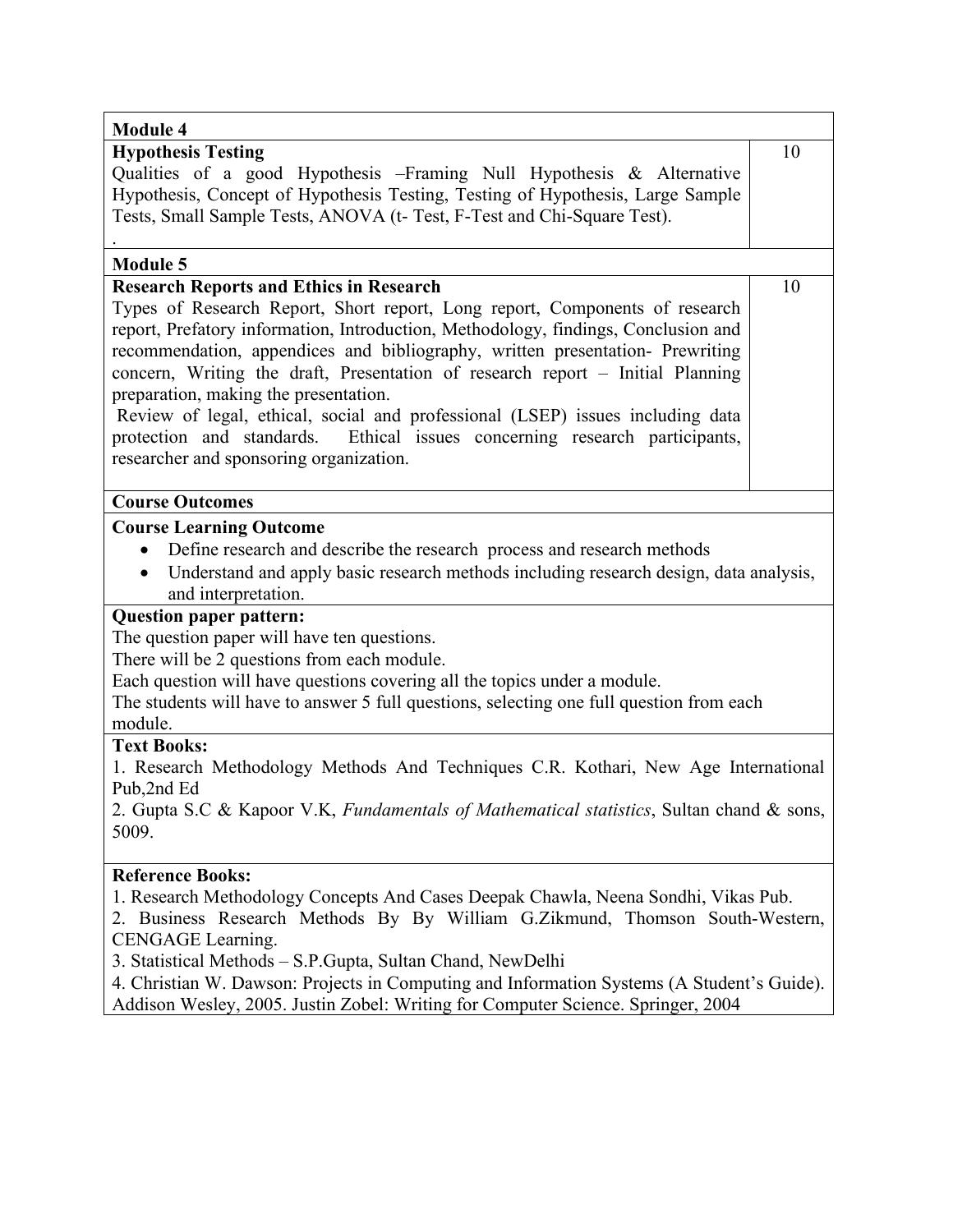| <b>SOFTWARE TESTING</b>                                                              |                                                   |                                                                             |    |          |
|--------------------------------------------------------------------------------------|---------------------------------------------------|-----------------------------------------------------------------------------|----|----------|
|                                                                                      |                                                   | [As per Choice Based Credit System (CBCS) scheme]                           |    |          |
|                                                                                      |                                                   | (Effective from the academic year 2020 -2021 onwards)                       |    |          |
|                                                                                      |                                                   | <b>SEMESTER-III</b>                                                         |    |          |
| <b>Subject Code</b>                                                                  | 20MCA342                                          | <b>CIE Marks</b>                                                            | 50 |          |
| <b>Number of Lecture</b>                                                             | 0 <sub>3</sub>                                    | <b>SEE Marks</b>                                                            | 50 |          |
| <b>Hours/Week</b>                                                                    |                                                   |                                                                             |    |          |
| <b>Total Number of Lecture</b>                                                       | 40                                                | <b>Exam Hours</b>                                                           | 03 |          |
| <b>Hours</b>                                                                         |                                                   |                                                                             |    |          |
|                                                                                      |                                                   | <b>CREDITS-03</b>                                                           |    |          |
| Course objectives: This course will enable students to                               |                                                   |                                                                             |    |          |
| $\bullet$                                                                            | Explore the basics and goals of software testing. |                                                                             |    |          |
| $\bullet$                                                                            |                                                   | Discuss various types of software testing and its techniques                |    |          |
| $\bullet$                                                                            |                                                   | List out various tools which can be used for automating the testing process |    |          |
| $\bullet$                                                                            |                                                   | Introduce various software quality standards for establishing quality       |    |          |
| environment                                                                          |                                                   |                                                                             |    |          |
| $\bullet$                                                                            |                                                   | Discuss various methods and evaluation procedures for improving the quality |    |          |
| Models                                                                               |                                                   |                                                                             |    |          |
| <b>Module I</b>                                                                      |                                                   |                                                                             |    | Teachin  |
|                                                                                      |                                                   |                                                                             |    | g Hours  |
| Basics of Software Testing and Examples: Basic definitions, Test cases, Insights     |                                                   |                                                                             |    | 10 Hours |
| from a Venn diagram, Identifying test cases, Error and fault taxonomies, Levels      |                                                   |                                                                             |    |          |
| of testing. Examples: Generalized pseudocode, The triangle problem, The              |                                                   |                                                                             |    |          |
| NextDate function, The commission problem, The SATM (Simple Automatic                |                                                   |                                                                             |    |          |
| Teller Machine) problem.                                                             |                                                   |                                                                             |    |          |
|                                                                                      |                                                   |                                                                             |    |          |
| <b>Module II</b>                                                                     |                                                   |                                                                             |    |          |
| Decision Table-Based Testing:                                                        |                                                   |                                                                             |    | 10 Hours |
| Decision tables, Test cases for the triangle problem, Test cases for the NextDate    |                                                   |                                                                             |    |          |
| function, Test cases for the commission problem, Guidelines and observations.        |                                                   |                                                                             |    |          |
| Data Flow Testing: Definition-Use testing, Slice-based testing, Guidelines and       |                                                   |                                                                             |    |          |
| observations. Levels of Testing: Traditional view of testing levels, Alternative     |                                                   |                                                                             |    |          |
| lifecycle models, The SATM system, Separating integration and system testing.        |                                                   |                                                                             |    |          |
| Integration Testing: A closer look at the SATM system, Decomposition-based,          |                                                   |                                                                             |    |          |
| call graph-based, Path based integrations, Case study.                               |                                                   |                                                                             |    |          |
| <b>Module III</b>                                                                    |                                                   |                                                                             |    |          |
| System Testing: Threads, Basic concepts for requirements specification,              |                                                   |                                                                             |    | 10 Hours |
| Finding threads, Structural strategies and functional strategies for thread testing, |                                                   |                                                                             |    |          |
| SATM test threads, System testing guidelines, ASF (Atomic System Functions)          |                                                   |                                                                             |    |          |
| testing example. Interaction Testing: Context of interaction, A taxonomy of          |                                                   |                                                                             |    |          |
| interactions, Interaction, composition, and determinism, Client/Server Testing,.     |                                                   |                                                                             |    |          |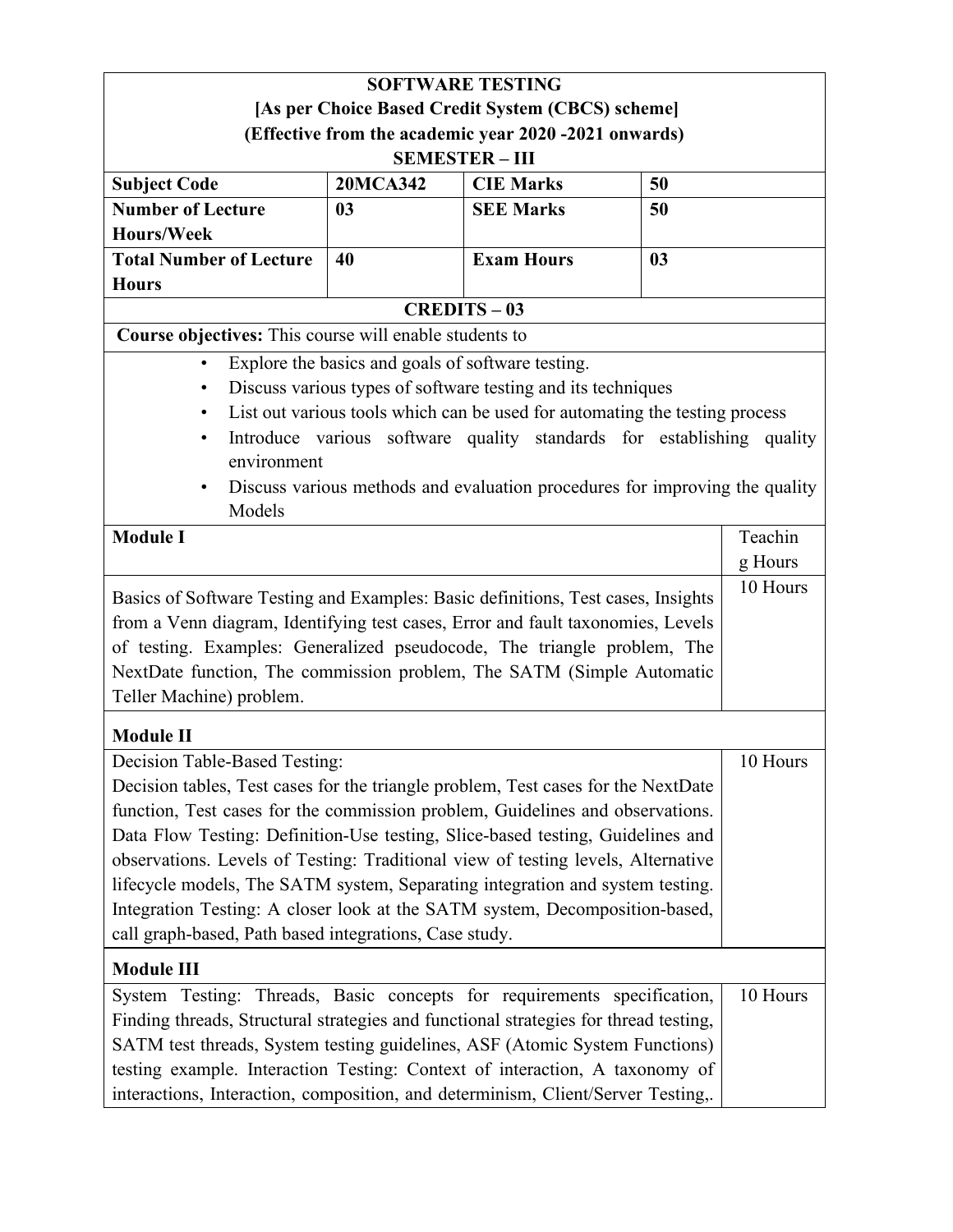| Issues in Object-Oriented Testing: Units for object oriented testing, Implications                  |  |  |
|-----------------------------------------------------------------------------------------------------|--|--|
| of composition and encapsulation, inheritance, and polymorphism, Levels of                          |  |  |
| object-oriented testing, GUI testing, Dataflow testing for object oriented                          |  |  |
| software, Examples. Class Testing: Methods as units, Classes as units.                              |  |  |
| <b>Module IV</b>                                                                                    |  |  |
| 10 Hours<br>Object-Oriented Integration Testing: UML support for integration testing, MM-           |  |  |
| paths for object-oriented software, A framework for object-oriented dataflow                        |  |  |
| integration testing. GUI Testing: The currency conversion program, Unit testing,                    |  |  |
| Integration Testing and System testing for the currency conversion program.                         |  |  |
| Object-Oriented System Testing: Currency converter UML description, UML-                            |  |  |
| based system testing, Statechart-based system testing                                               |  |  |
| <b>Module V</b>                                                                                     |  |  |
| 10 Hours<br>Exploratory Testing:<br>context-driven school, Exploring exploratory testing,           |  |  |
| Exploring a familiar example, Exploratory and context-driven testing                                |  |  |
| observations.                                                                                       |  |  |
|                                                                                                     |  |  |
| Model-Based Testing: Testing based on models, Appropriate models, Use case-                         |  |  |
| based testing, Commercial tool support for model-based testing. Test-Driven                         |  |  |
| Development: Test-then code cycles, Automated test execution, Java and JUnit                        |  |  |
| example, Remaining questions, Pros, cons, and open questions of TDD,                                |  |  |
| Retrospective on MDD versus TDD.                                                                    |  |  |
| <b>Course Outcomes</b>                                                                              |  |  |
| The students should be able to:                                                                     |  |  |
| • Compare and pick out the right type of software testing process for any given real world problem  |  |  |
| • Carry out the software testing process in efficient way                                           |  |  |
| • Automate the testing process by using several testing tools                                       |  |  |
| • Establish a quality environment as specified in standards for developing quality software         |  |  |
| • Analyze and improve the quality procedures based on the past experience                           |  |  |
| <b>Question paper pattern:</b>                                                                      |  |  |
| The question paper will have ten questions.                                                         |  |  |
| There will be 2 questions from each module.                                                         |  |  |
| Each question will have questions covering all the topics under a module.                           |  |  |
| The students will have to answer 5 full questions, selecting one full question from each module.    |  |  |
| <b>Text Books:</b>                                                                                  |  |  |
| 1. Paul C. Jorgensen: Software Testing, A Craftsman's Approach, 3rd Edition, Auerbach Publications, |  |  |
| 2013.                                                                                               |  |  |
| <b>Reference Books:</b>                                                                             |  |  |
| 1. Aditya P Mathur: Foundations of Software Testing, Pearson, 2008.                                 |  |  |
| 2. Mauro Pezze, Michal Young: Software Testing and Analysis – Process, Principles and Techniques,   |  |  |
| John Wiley & Sons, 2008.                                                                            |  |  |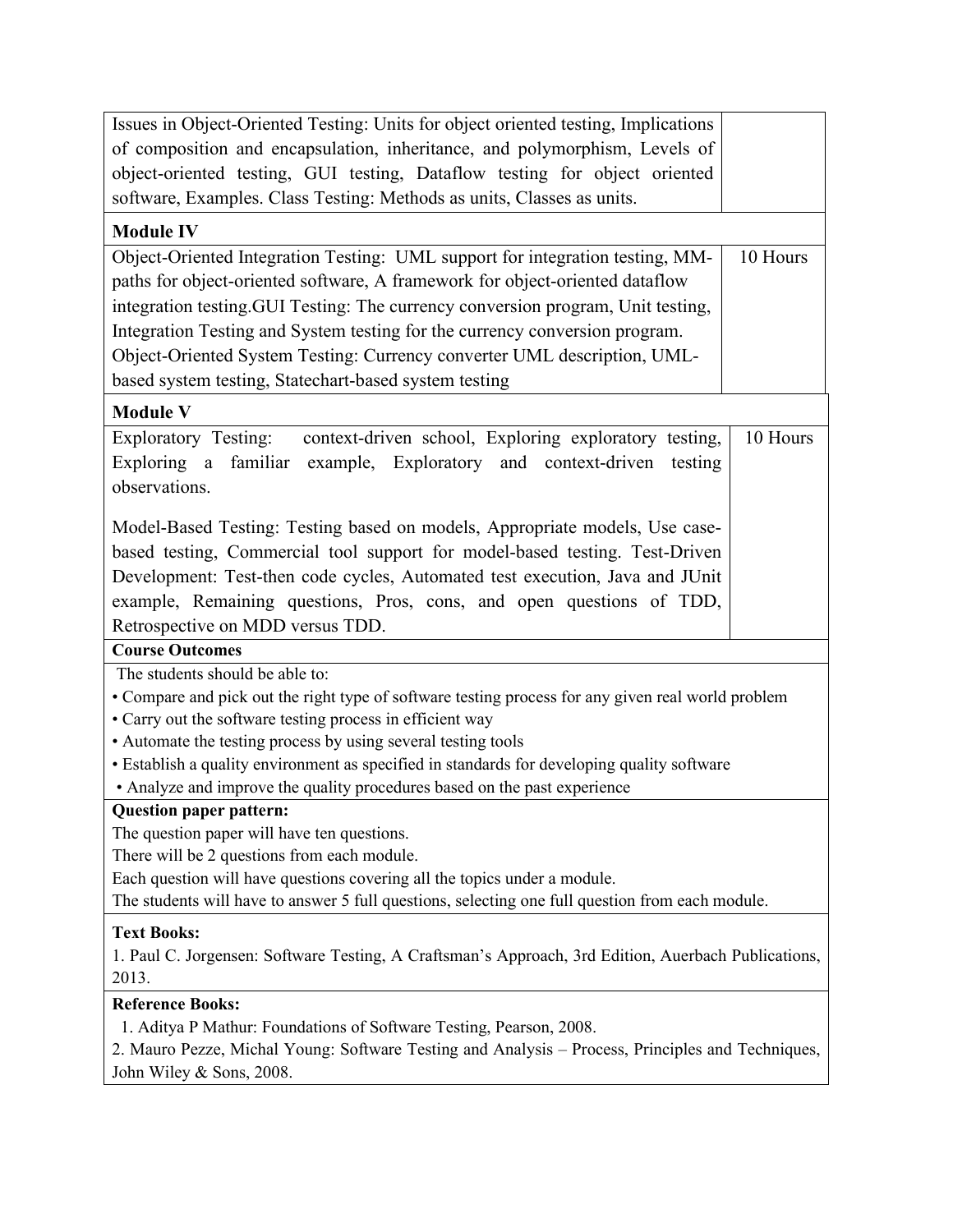| <b>SOFTWARE DEFINED NETWORKS</b><br>[As per Choice Based Credit System (CBCS) scheme]<br>(Effective from the academic year 2020 -2021 onwards)<br><b>SEMESTER-III</b>                                                                                                                                                                                                                               |          |                   |    |                   |
|-----------------------------------------------------------------------------------------------------------------------------------------------------------------------------------------------------------------------------------------------------------------------------------------------------------------------------------------------------------------------------------------------------|----------|-------------------|----|-------------------|
| Subject Code                                                                                                                                                                                                                                                                                                                                                                                        | 20MCA343 | <b>CIE Marks</b>  | 50 |                   |
| Number of Lecture                                                                                                                                                                                                                                                                                                                                                                                   | 03       | <b>SEE Marks</b>  | 50 |                   |
| Hours/Week                                                                                                                                                                                                                                                                                                                                                                                          |          |                   |    |                   |
| <b>Total Number of Lecture</b>                                                                                                                                                                                                                                                                                                                                                                      | 40       | Exam Hours        | 03 |                   |
| Hours                                                                                                                                                                                                                                                                                                                                                                                               |          |                   |    |                   |
| <b>Course Outcomes:</b>                                                                                                                                                                                                                                                                                                                                                                             |          | <b>CREDITS-03</b> |    |                   |
| CO1: Apply the fundamentals of Software Defined Networks for the given problem<br>CO2: Illustrate the basics of Software Defined Networks Operations and Data flow<br>CO3: Apply different Software Defined Network Operations and Data Flow<br>CO4: Analyze alternative definitions of Software Defined Networks<br>CO5: Apply different Software Defined Network Operations in real world problem |          |                   |    |                   |
| <b>Module I</b>                                                                                                                                                                                                                                                                                                                                                                                     |          |                   |    | Teaching<br>hours |
| <b>Introduction to SDN</b><br>Understanding the SDN, Understanding the SDN technology, Control Plane, Data Plane,<br>Moving information between planes, separation of the control and data planes,<br>Distributed control planes, Load Balancing, Creating the MPLS Overlay, Centralized<br>control planes.                                                                                         |          |                   |    | 10                |
| <b>Module II</b><br><b>Working of SDN</b><br>Evaluation of Switches and Control planes, SDN Implications, Data centre Needs,<br>Forerunner of SDN, Software Defines Networks is Born, Sustain SDN interoperability,<br>Open source contribution, Fundamental Characteristics of SDN, SDN Operations, SDN<br>Devices, SDN Controllers, SDN Applications, Alternate SDN methods.<br><b>Module III</b> |          |                   | 10 |                   |
|                                                                                                                                                                                                                                                                                                                                                                                                     |          |                   |    | 10                |
| The Open Flow Specifications<br>Open Flow Overview, Open Flow Basics, Open Flow 1.0 additions, Open Flow 1.1 additions,<br>Open Flow 1.2 additions, Open Flow 1.3 additions, Open Flow limitations.                                                                                                                                                                                                 |          |                   |    |                   |
| <b>Module IV</b>                                                                                                                                                                                                                                                                                                                                                                                    |          |                   |    |                   |
| SDN via APIS, SDN via Hypervisor-Based Overlays, SDN via Opening up the device,<br>Network function virtualization, Alternative Overlap and Ranking.                                                                                                                                                                                                                                                |          |                   |    | 10                |
| <b>Module V</b>                                                                                                                                                                                                                                                                                                                                                                                     |          |                   |    |                   |
| Data centres definition, Data centres demand, tunnelling technologies for Data centres<br>Path technologies in data centres, Ethernet fabrics in Data centres, SDN use case in Data<br>centres.                                                                                                                                                                                                     |          |                   |    | 10                |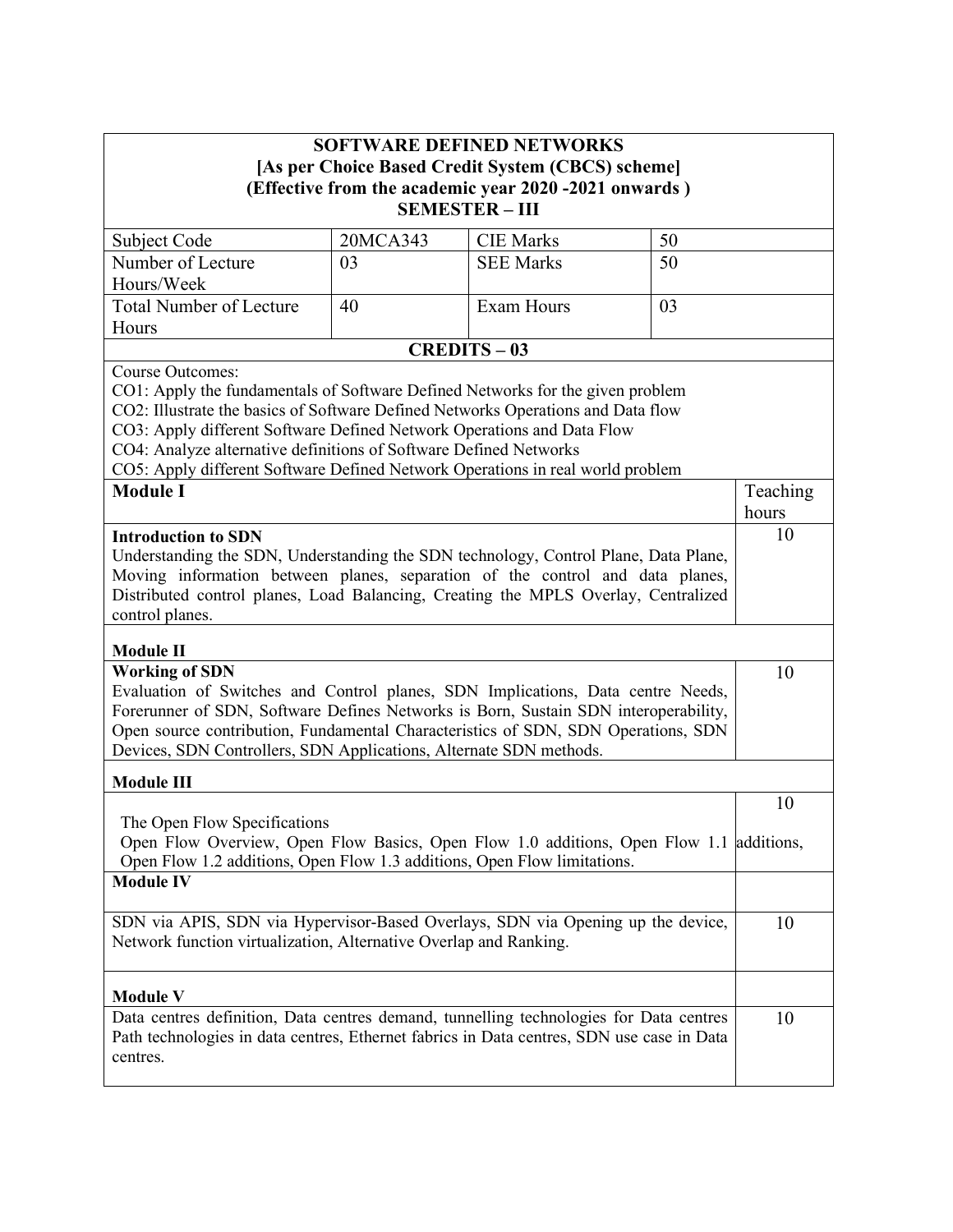| <b>Question paper pattern:</b>                                                      |  |
|-------------------------------------------------------------------------------------|--|
| The question paper will have ten questions.                                         |  |
| There will be 2 questions from each module.                                         |  |
| Each question will have questions covering all the topics under a module.           |  |
| The students will have to answer 5 full questions, selecting one full question from |  |
| each module.                                                                        |  |
| <b>Textbooks</b>                                                                    |  |
| 1. Software Defined Networking by Thomas D Nadeau and Ken Gray.                     |  |
| 2. Software Define Networks, A Comprehensive Approach, Paul Goransson,              |  |
| Chuck Black. MK Publications.                                                       |  |
| <b>References</b>                                                                   |  |
| 1. Software Defined Networking for Dummies brought you by cisco, Brian              |  |
| Underdahl and Gary Kinghorn.                                                        |  |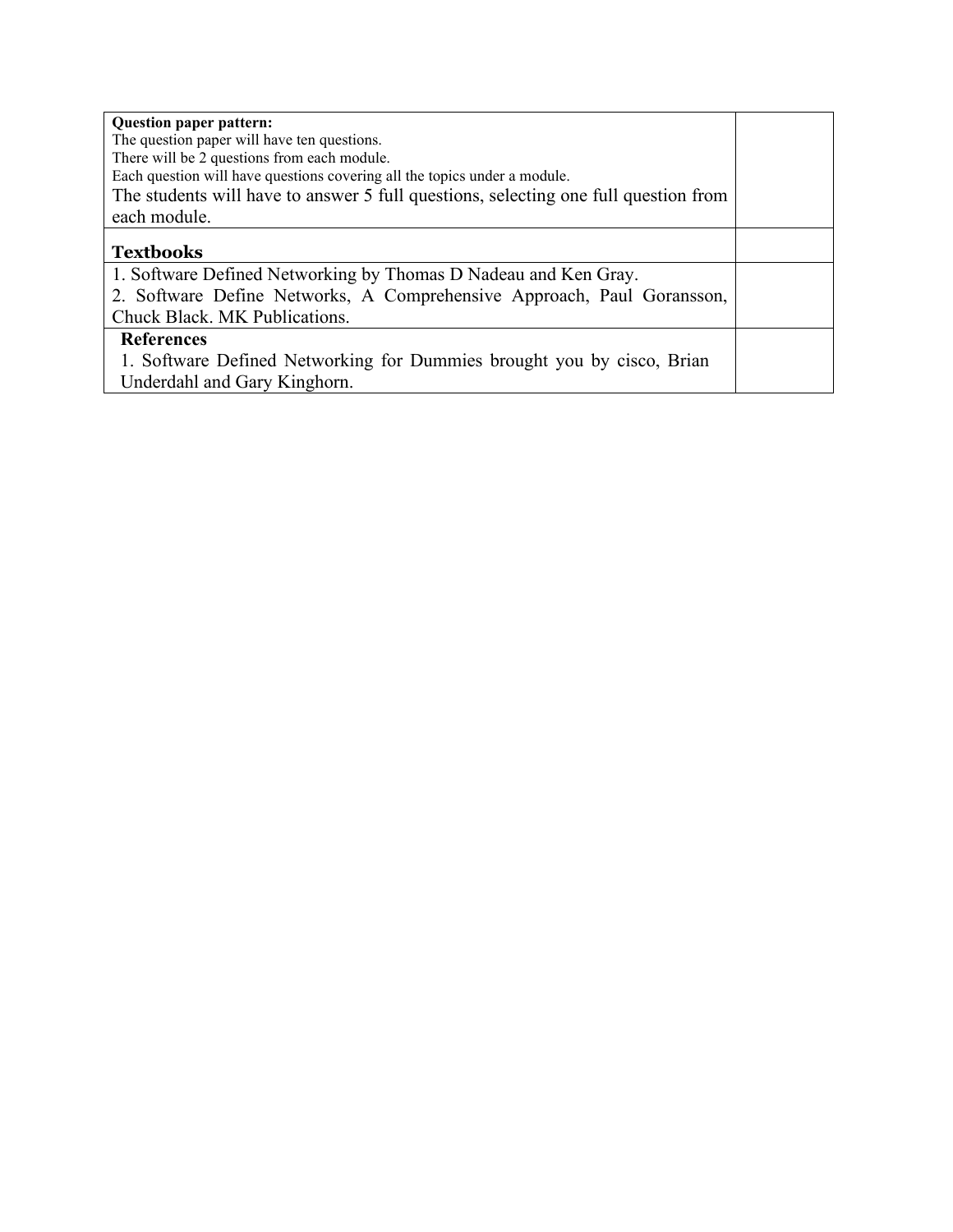|                                                                                            |                           | <b>STORAGE AREA NETWORKS</b>                                                |    |          |
|--------------------------------------------------------------------------------------------|---------------------------|-----------------------------------------------------------------------------|----|----------|
|                                                                                            |                           | [As per Choice Based Credit System (CBCS) scheme]                           |    |          |
|                                                                                            |                           | (Effective from the academic year 2020 -2021 onwards)                       |    |          |
|                                                                                            |                           | <b>SEMESTER-III</b>                                                         |    |          |
| <b>Subject Code</b>                                                                        | <b>20MCA234</b>           | <b>CIE Marks</b>                                                            | 50 |          |
| <b>Number of Lecture</b>                                                                   | 03                        | <b>SEE Marks</b>                                                            | 50 |          |
| Hours/Week                                                                                 |                           |                                                                             |    |          |
| <b>Total Number of Lecture</b><br><b>Hours</b>                                             | 40                        | <b>Exam Hours</b>                                                           | 03 |          |
|                                                                                            |                           | <b>CREDITS-03</b>                                                           |    |          |
| <b>Course Objectives:</b>                                                                  |                           |                                                                             |    |          |
| This course will enable students to:                                                       |                           |                                                                             |    |          |
|                                                                                            |                           | Define and contrast storage centric and server centric systems.             |    |          |
|                                                                                            |                           | Define metrics used for Designing storage area networks.                    |    |          |
|                                                                                            | Illustrate RAID concepts. |                                                                             |    |          |
|                                                                                            |                           | Demonstrate, how data centers maintain the data with the concepts of backup |    |          |
| mainly remote mirroring concepts for both simple and complex systems.                      |                           |                                                                             |    |          |
| <b>Module I</b>                                                                            |                           |                                                                             |    | Teaching |
|                                                                                            |                           |                                                                             |    | Hours    |
|                                                                                            |                           |                                                                             |    | 10 Hours |
| <b>Introduction:</b> Server Centric IT Architecture and its Limitations; Storage – Centric |                           |                                                                             |    |          |
| IT Architecture and its advantages. Case study: Replacing a server with Storage            |                           |                                                                             |    |          |
| Networks The Data Storage and Data Access problem; The Battle for size and                 |                           |                                                                             |    |          |
| access. Intelligent Disk Subsystems: Architecture of Intelligent Disk Subsystems;          |                           |                                                                             |    |          |
| Hard disks and Internal I/O Channels; JBOD, Storage virtualization using RAID and          |                           |                                                                             |    |          |
| different RAID levels; Caching: Acceleration of Hard Disk Access; Intelligent disk         |                           |                                                                             |    |          |
| subsystems, Availability of disk subsystems.                                               |                           |                                                                             |    |          |
| <b>Module II</b>                                                                           |                           |                                                                             |    |          |
| I/O Techniques: The Physical I/O path from the CPU to the Storage System; SCSI;            |                           |                                                                             |    | 10 Hours |
| Fibre Channel Protocol Stack; Fibre Channel SAN; IP Storage. Network Attached              |                           |                                                                             |    |          |
| Storage: The NAS Architecture, The NAS hardware Architecture, The NAS                      |                           |                                                                             |    |          |
| Software Architecture, Network connectivity, NAS as a storage system. File System          |                           |                                                                             |    |          |
| and NAS: Local File Systems; Network file Systems and file servers; Shared Disk            |                           |                                                                             |    |          |
| file systems; Comparison of fibre Channel and NAS.                                         |                           |                                                                             |    |          |